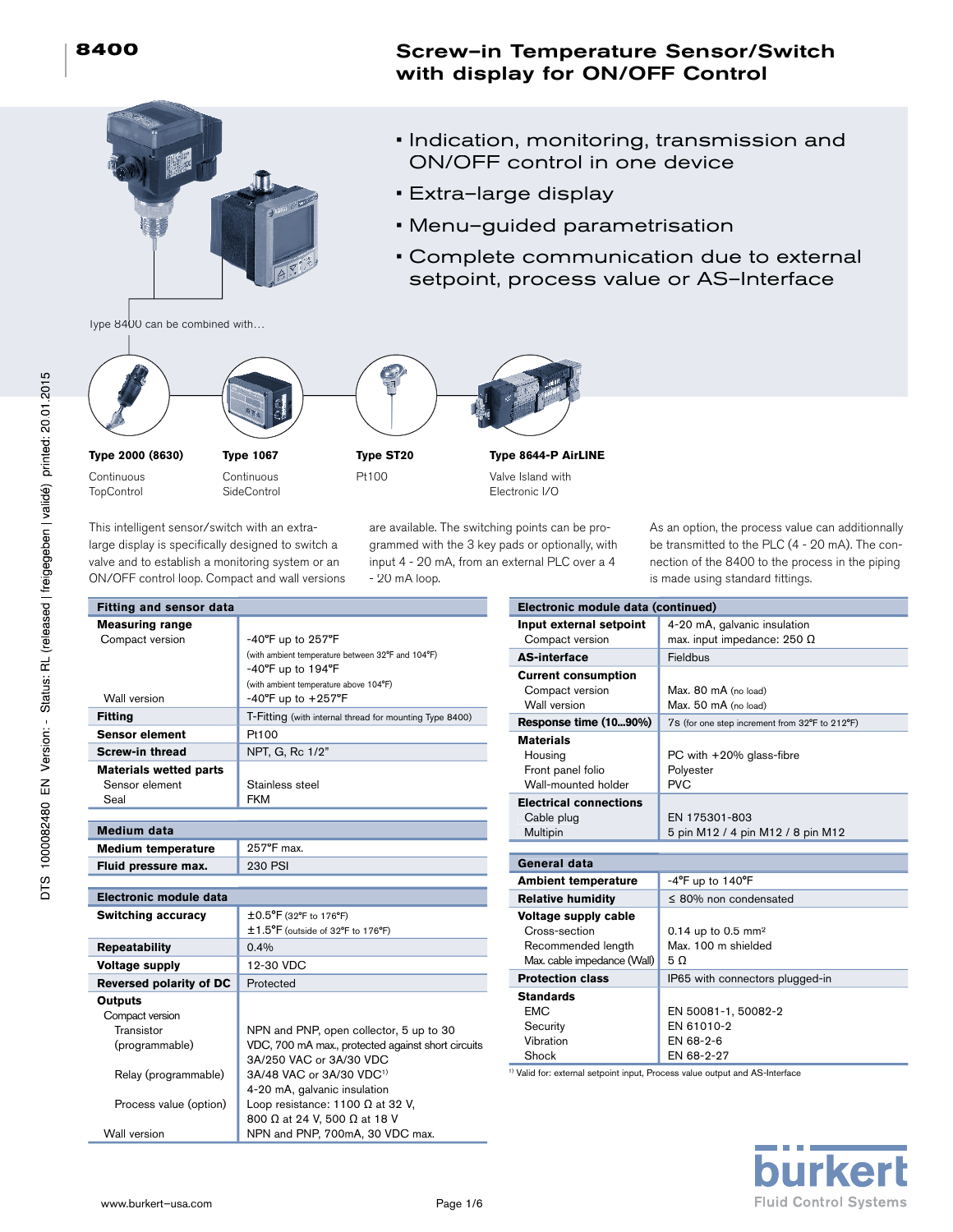#### **Main features and the second contract of the second contract of the second contract of the second contract of**

#### **Display**



# printed: 20 01 2015 DTS 1000082480 EN Version: - Status: RL (released | freigegeben | validé)

**Software main features**

- International measuring units
- 10-segment bargraph
- Temperature adjusting for a better accuracy
- Simulation mode to test the programming of the switching points, in dry conditions

# **8400 with standard On/Off output**

• 2 switching modes for the output, either hysteresis or window, inverted or not



• Programmable delay before switching

• Possible outputs depending on the version: relay, transistor NPN, transistor PNP

### **8400 with external setpoint option**

The switching points are automatically adjusted by the 4-20 mA input signal originating from a PLC.

• On/Off relay output

#### **8400 with process value option**

This version delivers a 4-20 mA electric signal whose value is the image of the measured temperature.

- On/Off relay output
- 4-20 mA output
- External setpoint (4-20 mA input)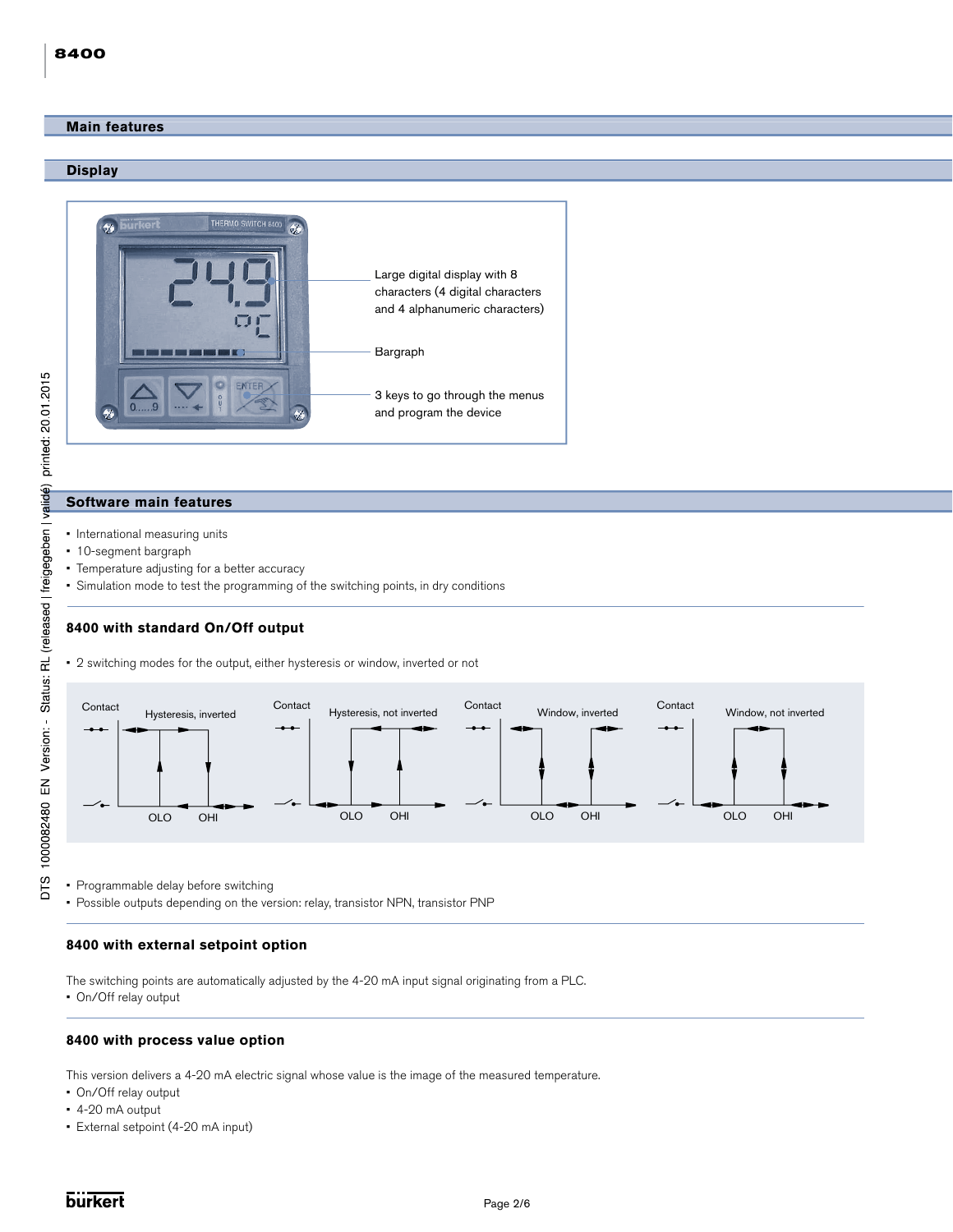#### **Main features Design**

#### **The 8400 Temperature sensor is proposed in two versions:**



A compact version, available in several variants.

 - The 8400 Standard has a Pt100 with a 29.5 mm mounting length.

 - The 8400 Extended has a Pt100 with a 100 or 200 mm mounting length. The adaptation of the 8400 will be done through the external thread or also with a compression fitting (no part of delivery). This allows variable mounting in bigger pipe diam eters or tanks.

#### A wall-mounted version:



 - The 8400 Wall has to be inserted into a holder previously mounted on a wall. It must be associated to a remote temperature sensor.

# **Dimensions [mm]**





# **Typical application example**



Monitoring min./max. values of temperature. Monitoring of min./max. levels of temperature in a running process (compact INLINE control)



Continuous temperature control in a running process



On/Off temperature control of liquid processing in a programmable narrow band (remote control)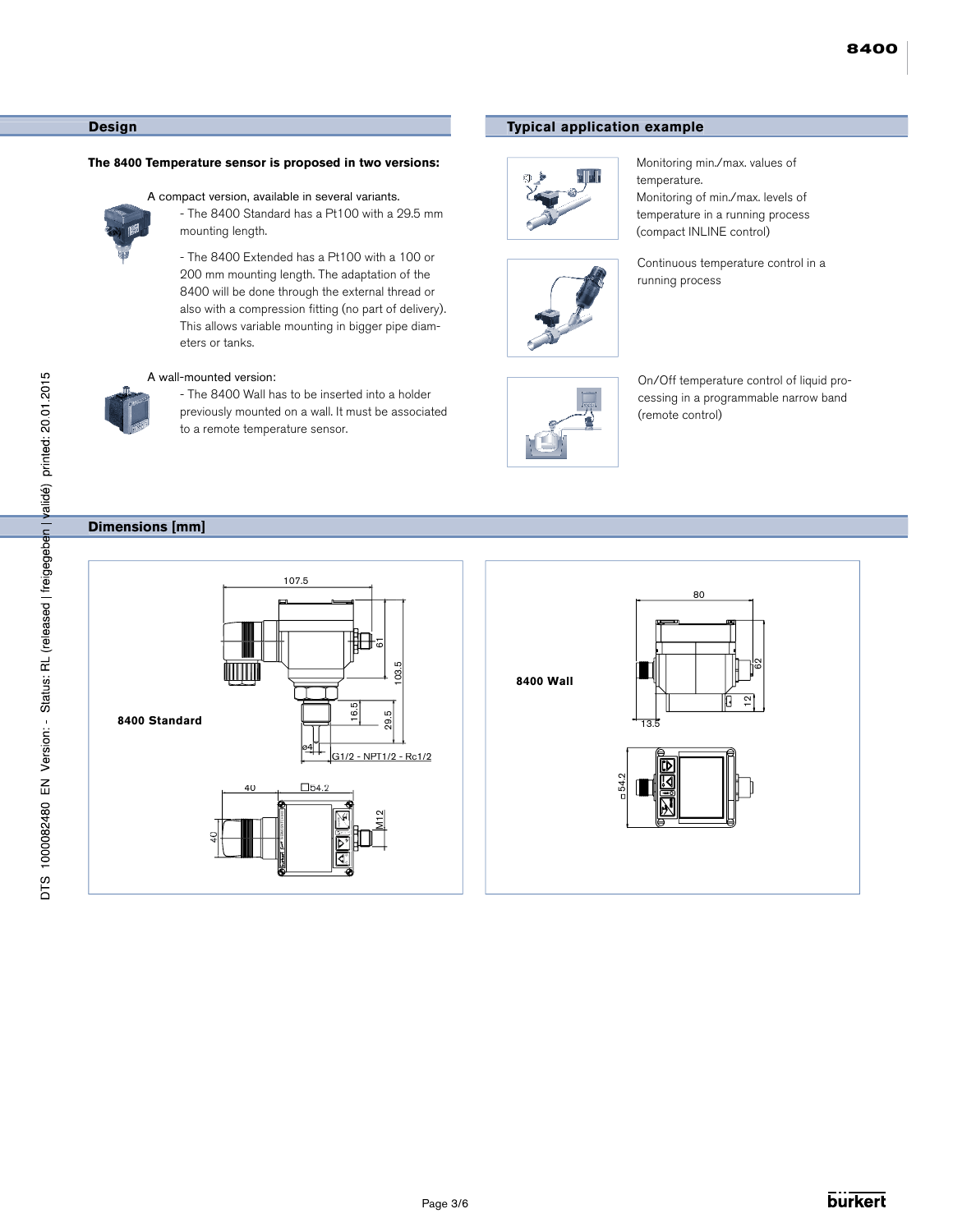# **"All–In–One" Temperature Transmitter/Switch for Easy ON/OFF Control "All–In–One" Temperature Transmitter/Switch for Easy ON/OFF Control**

# **8400 Transmitter/Switch with welded RTD and 1/2" NPT connection ordering chart**

| <b>Voltage supply</b> | <b>Input Signal</b> | <b>Output Signal</b>        | <b>Probe Length</b> | Item No. *                                 |
|-----------------------|---------------------|-----------------------------|---------------------|--------------------------------------------|
| 12-30 VDC             |                     | <b>NPN</b>                  | 1/2"                | <b>US08579</b>                             |
| 12-30 VDC             | ---                 | <b>PNP</b>                  | 1/2"                | <b>US08578</b>                             |
| 12-30 VDC             |                     | NPN and PNP                 | 1/2"                | <b>US08577</b>                             |
| 12-30 VDC             |                     | Relay                       | 1/2"                | <b>US08576</b>                             |
| 12-30 VDC             | $4 - 20$ mA $1$ )   | Relay                       | 1/2 <sup>n</sup>    | <b>US08575</b>                             |
| AS-i Bus              | $AS-i$              | AS-i + Relay                | 1/2"                | <b>US08574</b>                             |
| 12-30 VDC             | $4 - 20$ mA $1$ )   | 4-20 mA $^{2)}$ + Relay     | 1/2"                | US08573                                    |
|                       | $1$ Ext. set point  | <sup>2)</sup> Process value |                     | *Cable and plugs included with part number |

#### **8400 Transmitter/Switch with welded RTD and 1/2" NPT connection ordering chart**

| <b>Voltage supply</b> | <b>Input Signal</b> | <b>Output Signal</b>        | <b>Probe Length</b> | Item No. *                                 |
|-----------------------|---------------------|-----------------------------|---------------------|--------------------------------------------|
| 12-30 VDC             |                     | Relay                       | $+$ "               | US08454                                    |
| 12-30 VDC             | $4 - 20$ mA $^{1}$  | $4 - 20$ mA $^{2)}$ + Relay | 1 <sup>n</sup>      | US08434                                    |
| 12-30 VDC             |                     | Relay                       | י פ                 | US08453                                    |
| 12-30 VDC             | $4 - 20$ mA $^{1}$  | 4-20 mA $^{2)}$ + Relay     | י?                  | US08433                                    |
| 12-30 VDC             |                     | Relay                       | $2 - 1/2"$          | US08452                                    |
| 12-30 VDC             | $4 - 20$ mA $^{1}$  | 4-20 mA $^{2)}$ + Relay     | $2 - 1/2"$          | US08432                                    |
| 12-30 VDC             |                     | Relay                       | 3"                  | US08451                                    |
| 12-30 VDC             | $4 - 20$ mA $^{1}$  | 4-20 mA $^{2)}$ + Relay     | 3"                  | US08431                                    |
| 12-30 VDC             |                     | Relay                       | 4"                  | US08450                                    |
| 12-30 VDC             | $4 - 20$ mA $^{1}$  | $4 - 20$ mA $^{2)}$ + Relay | 4"                  | US08430                                    |
|                       | $1$ Ext. set point  | <sup>2)</sup> Process value |                     | *Cable and plugs included with part number |

# **8400 Transmitter/Switch with spring loaded RTD, thermowell and 1/2" NPT connection ordering chart**

| <b>Voltage supply</b> | <b>Input Signal</b> | <b>Output Signal</b>        | <b>Probe Length</b> | Item No. *                                 |
|-----------------------|---------------------|-----------------------------|---------------------|--------------------------------------------|
| 12-30 VDC             |                     | Relay                       | 1"                  | US08449                                    |
| 12-30 VDC             | $4 - 20$ mA $^{1}$  | 4–20 mA $^{2)}$ + Relay     | 1 <sup>n</sup>      | US08429                                    |
| 12-30 VDC             |                     | Relay                       | י פ                 | <b>US08448</b>                             |
| 12-30 VDC             | $4 - 20$ mA $1$ )   | 4–20 mA $^{2)}$ + Relay     | 2"                  | <b>US08428</b>                             |
| 12-30 VDC             |                     | Relay                       | $2 - 1/2"$          | US08447                                    |
| 12-30 VDC             | $4 - 20$ mA $1$     | 4-20 mA $^{2)}$ + Relay     | $2 - 1/2"$          | US08427                                    |
| 12-30 VDC             |                     | Relay                       | 3"                  | US08446                                    |
| 12-30 VDC             | $4 - 20$ mA $1$ )   | 4-20 mA $^{2)}$ + Relay     | 3"                  | US08426                                    |
| 12-30 VDC             |                     | Relay                       | 4"                  | US08445                                    |
| 12-30 VDC             | $4 - 20$ mA $^{1}$  | $4 - 20$ mA $^{2)}$ + Relay | 4"                  | US08425                                    |
|                       | $1$ Ext. set point  | <sup>2)</sup> Process value |                     | *Cable and plugs included with part number |

# **8400 Transmitter/Switch with RTD and 1–1/2" Tri-Clamp® connection ordering chart**

| <b>Voltage supply</b> | <b>Input Signal</b>        | <b>Output Signal</b>        | <b>Probe Length</b> | Item No. *                                 |
|-----------------------|----------------------------|-----------------------------|---------------------|--------------------------------------------|
| 12-30 VDC             |                            | Relay                       | 1"                  | US08464                                    |
| 12-30 VDC             | $4 - 20$ mA $^{1}$         | 4–20 mA $^{2)}$ + Relay     | 1 <sup>n</sup>      | <b>US08444</b>                             |
| 12-30 VDC             |                            | Relay                       | 2"                  | US08463                                    |
| 12-30 VDC             | $4 - 20$ mA $^{1}$         | 4–20 mA $^{2)}$ + Relay     | 2 <sup>n</sup>      | US08443                                    |
| 12-30 VDC             |                            | Relay                       | $2 - 1/2"$          | US08462                                    |
| 12-30 VDC             | $4 - 20$ mA $^{1}$         | $4 - 20$ mA $^{2)}$ + Relay | $2 - 1/2"$          | US08442                                    |
| 12-30 VDC             |                            | Relay                       | 3"                  | <b>US08461</b>                             |
| 12-30 VDC             | $4 - 20$ mA $\overline{1}$ | 4-20 mA $^{2)}$ + Relay     | 3"                  | <b>US08441</b>                             |
| 12-30 VDC             |                            | Relay                       | 4"                  | US08460                                    |
| 12-30 VDC             | $4 - 20$ mA $^{1}$         | $4 - 20$ mA $^{2)}$ + Relay | 4"                  | US08440                                    |
|                       | $1$ Ext. set point         | <sup>2)</sup> Process value |                     | *Cable and plugs included with part number |

DTS 1000082480 EN Version: - Status: RL (released | freigegeben | validé) printed: 20.01.2015

Ī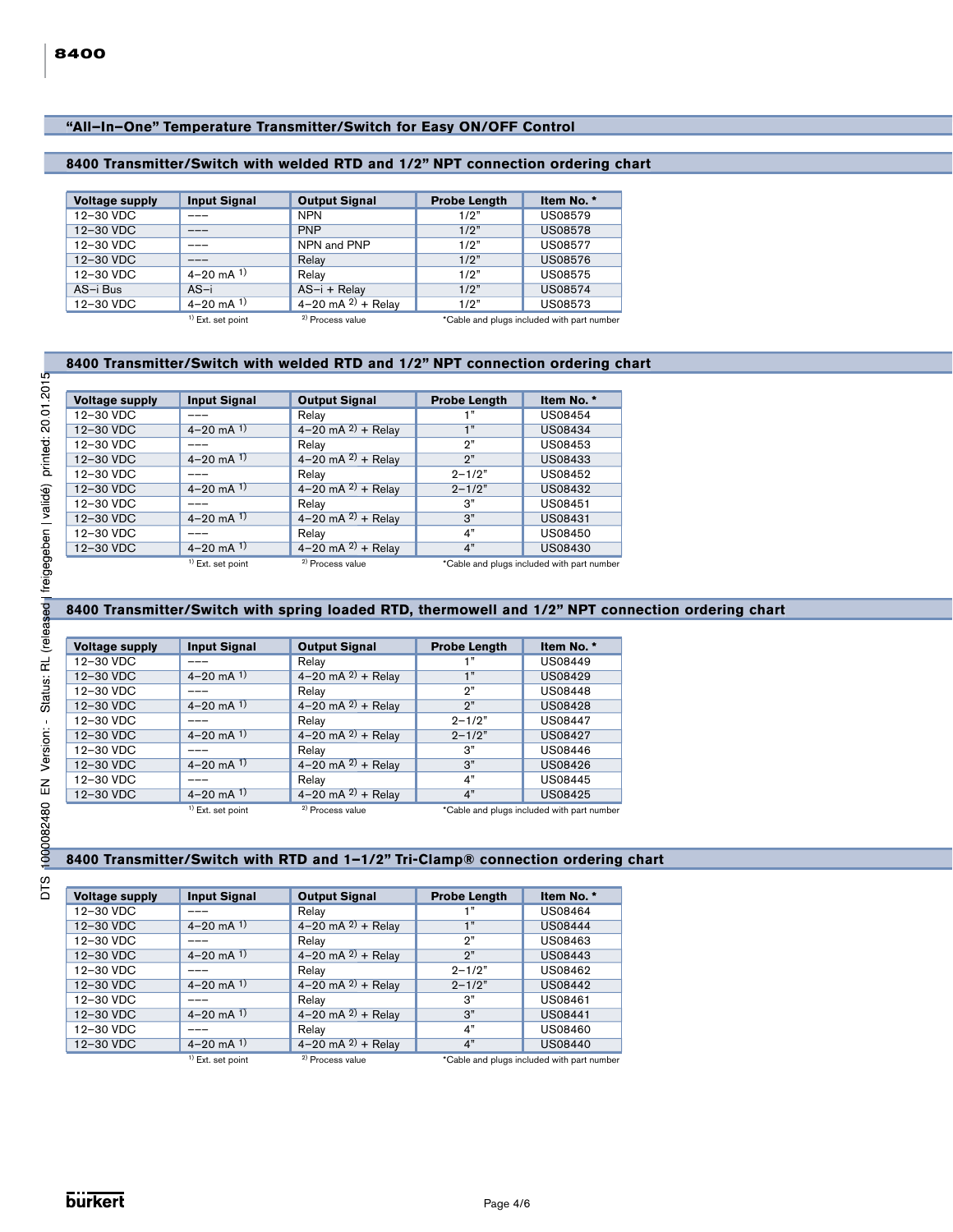# **"All–In–One" Temperature Transmitter/Switch for Easy ON/OFF Control "All–In–One" Temperature Transmitter/Switch for Easy ON/OFF Control**

# **8400 Transmitter/Switch with welded RTD and 2" Tri-Clamp® connection ordering chart**

| <b>Voltage supply</b> | <b>Input Signal</b> | <b>Output Signal</b>        | <b>Probe Length</b> | Item No. *                                 |
|-----------------------|---------------------|-----------------------------|---------------------|--------------------------------------------|
| 12-30 VDC             |                     | Relay                       | 1"                  | <b>US08459</b>                             |
| 12-30 VDC             | $4 - 20$ mA $^{1}$  | $4 - 20$ mA $^{2)}$ + Relay | 1 <sup>n</sup>      | <b>US08439</b>                             |
| 12-30 VDC             |                     | Relay                       | 2"                  | <b>US08458</b>                             |
| 12-30 VDC             | $4 - 20$ mA $^{1}$  | 4-20 mA $^{2)}$ + Relay     | 2"                  | <b>US08438</b>                             |
| 12-30 VDC             |                     | Relay                       | $2 - 1/2"$          | US08457                                    |
| 12-30 VDC             | $4 - 20$ mA $^{1}$  | 4-20 mA $^{2)}$ + Relay     | $2 - 1/2"$          | <b>US08437</b>                             |
| 12-30 VDC             |                     | Relay                       | 3"                  | US08456                                    |
| 12-30 VDC             | $4 - 20$ mA $1$ )   | 4-20 mA $^{2)}$ + Relay     | 3"                  | US08436                                    |
| 12-30 VDC             |                     | Relay                       | 4"                  | <b>US08455</b>                             |
| 12-30 VDC             | $4 - 20$ mA $^{1}$  | 4-20 mA $^{2)}$ + Relay     | 4"                  | <b>US08435</b>                             |
|                       | $1$ Ext. set point  | <sup>2)</sup> Process value |                     | *Cable and plugs included with part number |

| Voltage supply              | <b>Input</b> | Output     | <b>Connector</b>                    | Item No. *     |
|-----------------------------|--------------|------------|-------------------------------------|----------------|
| 12-30 VDC                   | 3-wire Pt100 | Transistor | M12 male 4 pin and M12 female 5 pin | <b>US07553</b> |
| <sup>3)</sup> Without Pt100 |              |            |                                     |                |

# **Accessory for ON/OFF Temperature Control System 8400**

| 2015                                         |                                                                                                                                |                         |               |                                                                               |                         |
|----------------------------------------------|--------------------------------------------------------------------------------------------------------------------------------|-------------------------|---------------|-------------------------------------------------------------------------------|-------------------------|
| printed: 2001                                | 8400 Wall Mount 3) Sensor ordering chart                                                                                       |                         |               |                                                                               |                         |
|                                              |                                                                                                                                |                         |               |                                                                               |                         |
|                                              | <b>Voltage supply</b>                                                                                                          | <b>Input</b>            | <b>Output</b> | <b>Connector</b>                                                              | Item No. *              |
|                                              | 12-30 VDC                                                                                                                      | 3-wire Pt100            | Transistor    | M12 male 4 pin and M12 female 5 pin                                           | US07553                 |
| Status: RL (released   freigegeben   validé) | <sup>3)</sup> Without Pt100                                                                                                    |                         |               |                                                                               |                         |
|                                              |                                                                                                                                |                         |               | Accessory for ON/OFF Temperature Control System 8400                          |                         |
|                                              |                                                                                                                                |                         |               |                                                                               |                         |
|                                              | M12 female cable connector with plastic threaded locking ring                                                                  |                         |               |                                                                               | 917 116 D<br>438 680 F  |
|                                              | 5 pin M12 female connector molded on cable (2m, shielded)<br>4 pin M12 male cable connector with plastic threaded locking ring |                         |               |                                                                               | 448 856 D               |
|                                              | 4 pin M12 male connector molded on cable (2m, shielded)                                                                        |                         |               |                                                                               | 448 857 E               |
|                                              | 8 pin M12 female connector molded on cable (2m)                                                                                |                         |               |                                                                               | 444 800 E               |
|                                              |                                                                                                                                |                         |               | 2 pin M12 female coupler module for ribbon cable (AS-interface versions only) | 440 653 M               |
|                                              | S005 INLINE fittings with adapter plate for 8400                                                                               |                         |               |                                                                               | see datasheet Type S005 |
|                                              | S001 fitting brass, stainless steel for 8400                                                                                   | see datasheet Type S001 |               |                                                                               |                         |
|                                              |                                                                                                                                |                         |               |                                                                               |                         |
| Version:                                     |                                                                                                                                |                         |               |                                                                               |                         |
| 즚                                            |                                                                                                                                |                         |               |                                                                               |                         |
| 1000082480                                   |                                                                                                                                |                         |               |                                                                               |                         |
| <b>DTS</b>                                   |                                                                                                                                |                         |               |                                                                               |                         |